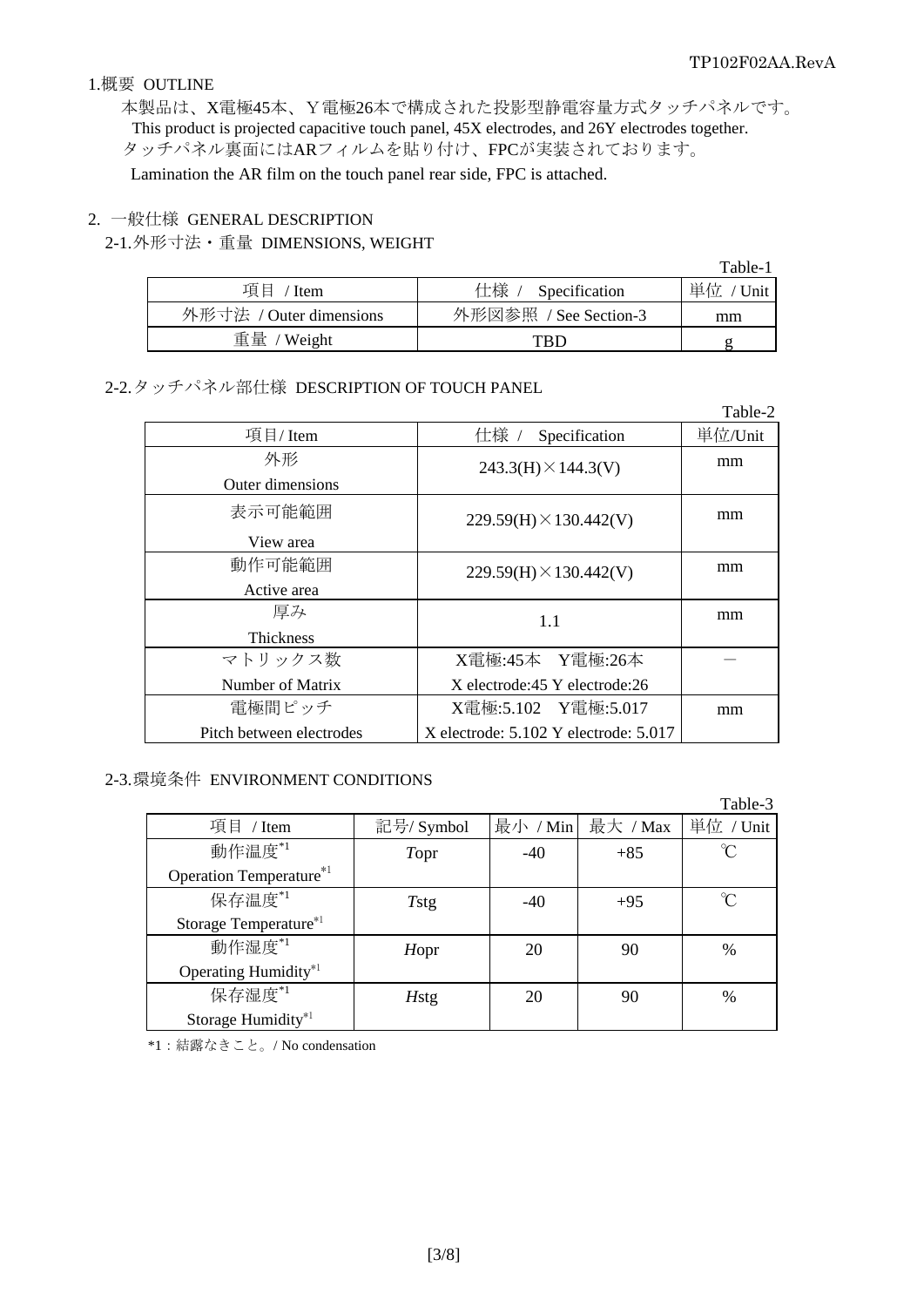### TP102F02AA.RevA

# 2-4. 機械・光学的特性 MECHANICAL, OPTICAL CHARACTERISTICS

|                       |                                                  | Table-4     |  |
|-----------------------|--------------------------------------------------|-------------|--|
| 項目/Item               | $f$ <sup><math>\frac{d}{dx}</math></sup> / value |             |  |
| 動作荷重                  | ON (動作保証接触面積: φ9mm)                              |             |  |
| <b>Operating Load</b> | (Operating Warranty Touching Area: $\phi$ 9mm)   |             |  |
| 動作寿命                  | 打鍵回数                                             | 1000万回      |  |
| Operating life        | Number of keystroke                              | Ten million |  |
| 透過率                   | 90% (Typ)                                        |             |  |
| Transmittance         |                                                  |             |  |
| 反射率                   | 4.8% $(Typ)$                                     |             |  |
| Reflectance           |                                                  |             |  |
| ヘイズ                   | $0.2\%$ (Typ)                                    |             |  |
| Haze                  |                                                  |             |  |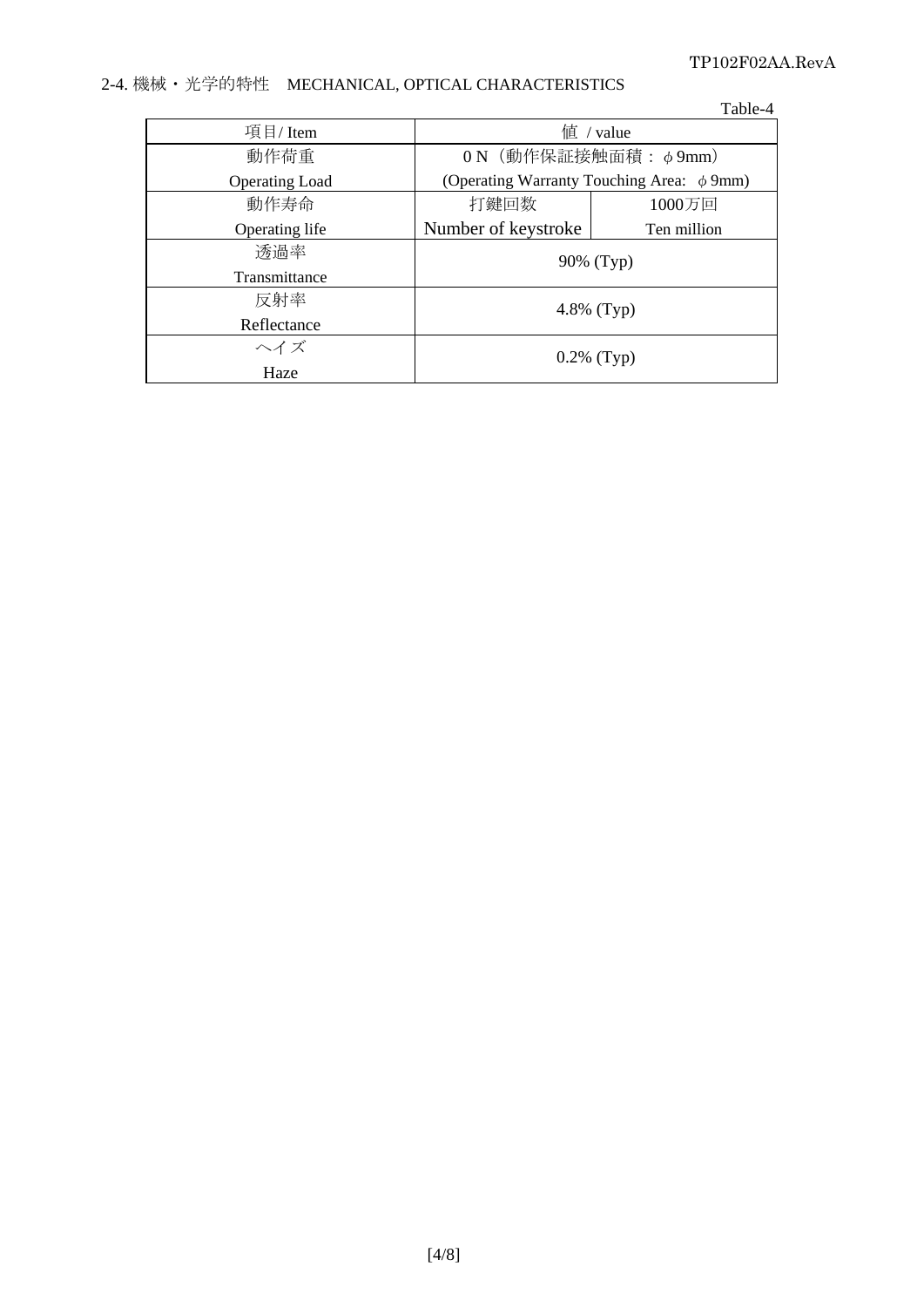

[5/8]

TP102F02AA.RevA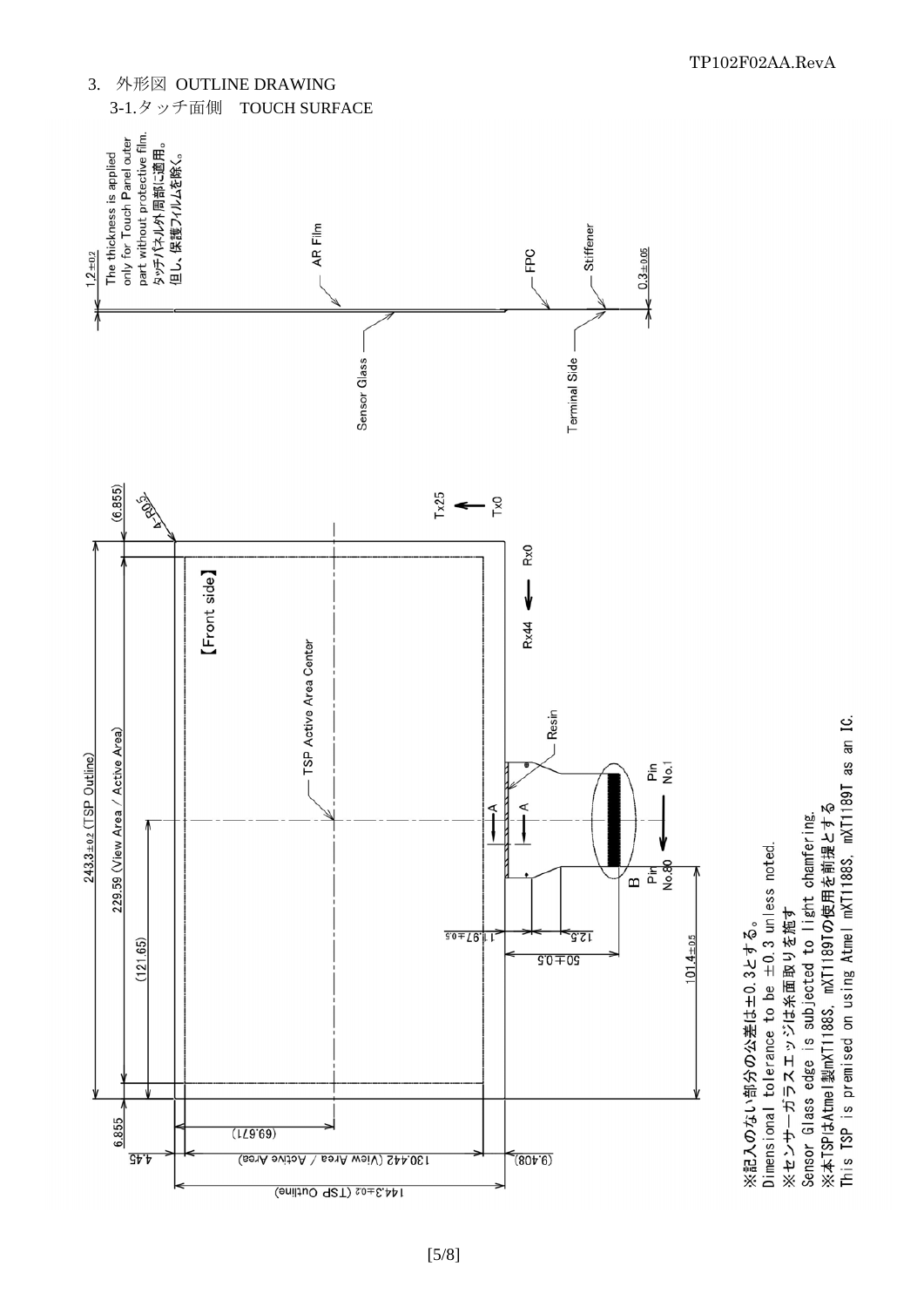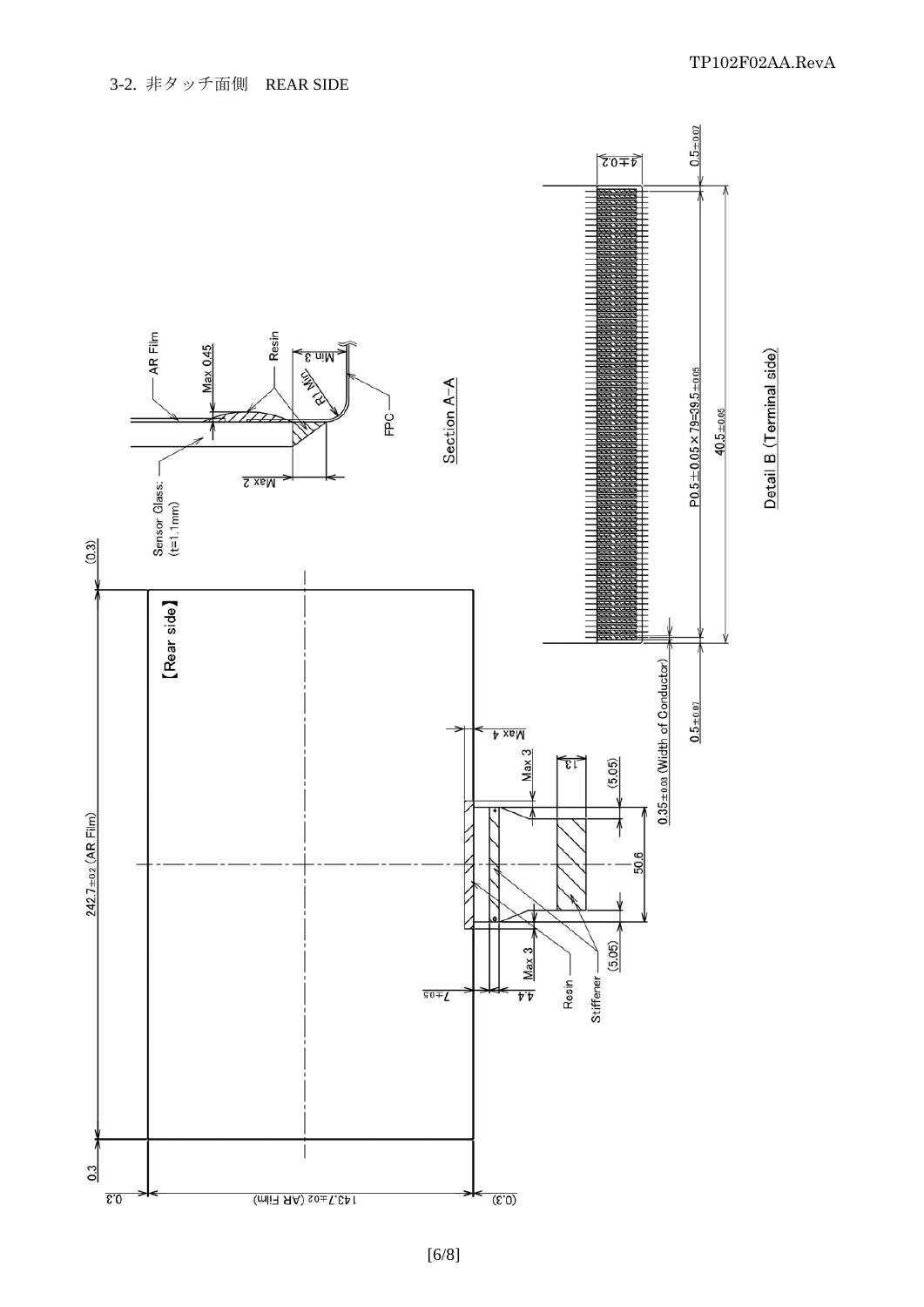